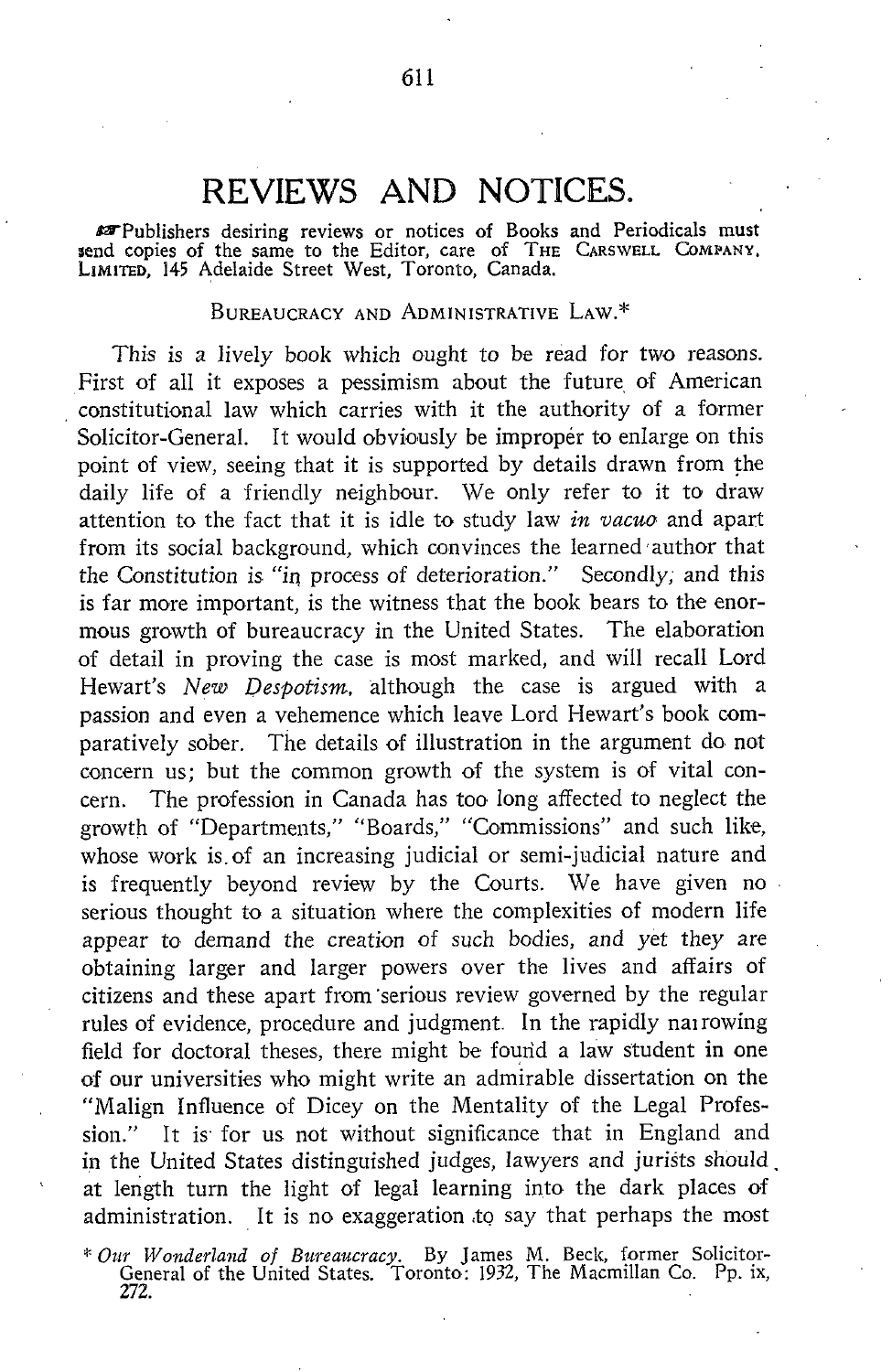vital issue before the profession to-day is the growth of a system which we can no longer refuse to call administrative law. Whole sections of human affairs are being drawn within its ambit to which indeed there is no apparent limit. From almost every jurisdiction the same witness comes. If this continues unconsidered and unestimated in its implications, it will result in the withdrawal from the ordinary processes of legal adjudication of ever-increasing daily<br>affairs. Mr. Beck's book is only another chapter in an indictment Mr. Beck's book is only another chapter in an indictment which is fortunately increasing, but to which Canada has unfortunately contributed little or nothing. A mere glance through the sessional statutes of any legislature in Canada would be sufficient to illustrate the fact that an obscurantist belief in Dicey's dogma of "the rule of law" is no longer either a true or reasonable or effectual creed. We have had an enjoyable time reading Mr. Beck's book; but its liveliness and strength of expression must not be allowed to discount the seriousness of a problem which demands attention, and is one in which the profession in Canada ought to be seriously interested.

W. P. M. KENNEDY.

Toronto.

Legislative Regulation. By Ernst Freund. New York: The Commonwealth Fund, 1932, pp. xvi., 458.

To state that this book is published by the Commonwealth Fund is to predicate that it is <sup>a</sup> study of high rank. A work of Professor Freund in administrative law, however, does not need any imprimatur for his reputation in this field has been established by his treatise on Administrative Powers over Persons and Property, published in 1929. The present book is a complement to the earlier one. These productions of Professor Freund with that classic of Dicey, Law and Public Opinion in England in the Nineteenth Century, at least, should be read by Canadian lawyers if for no other reason than to dissipate the assumed, but somewhat empty, confidence of the average lawyer with respect to the limitations inherent in the legislative process, the functions and tasks of legislation, and par-<br>ticularly in relation to the technique of construing statute law. In ticularly in relation to the technique of construing statute law. the curriculum of Canadian Law Schools no place is given to <sup>a</sup> study of the possible objects of legislation, and the effectiveness of the various types of statutory enactments. When one has regard to the increasing use of legislation to achieve social reforms and to control the conduct of the individual at every turn it may well be that the Law Schools should give specific attention to the subject.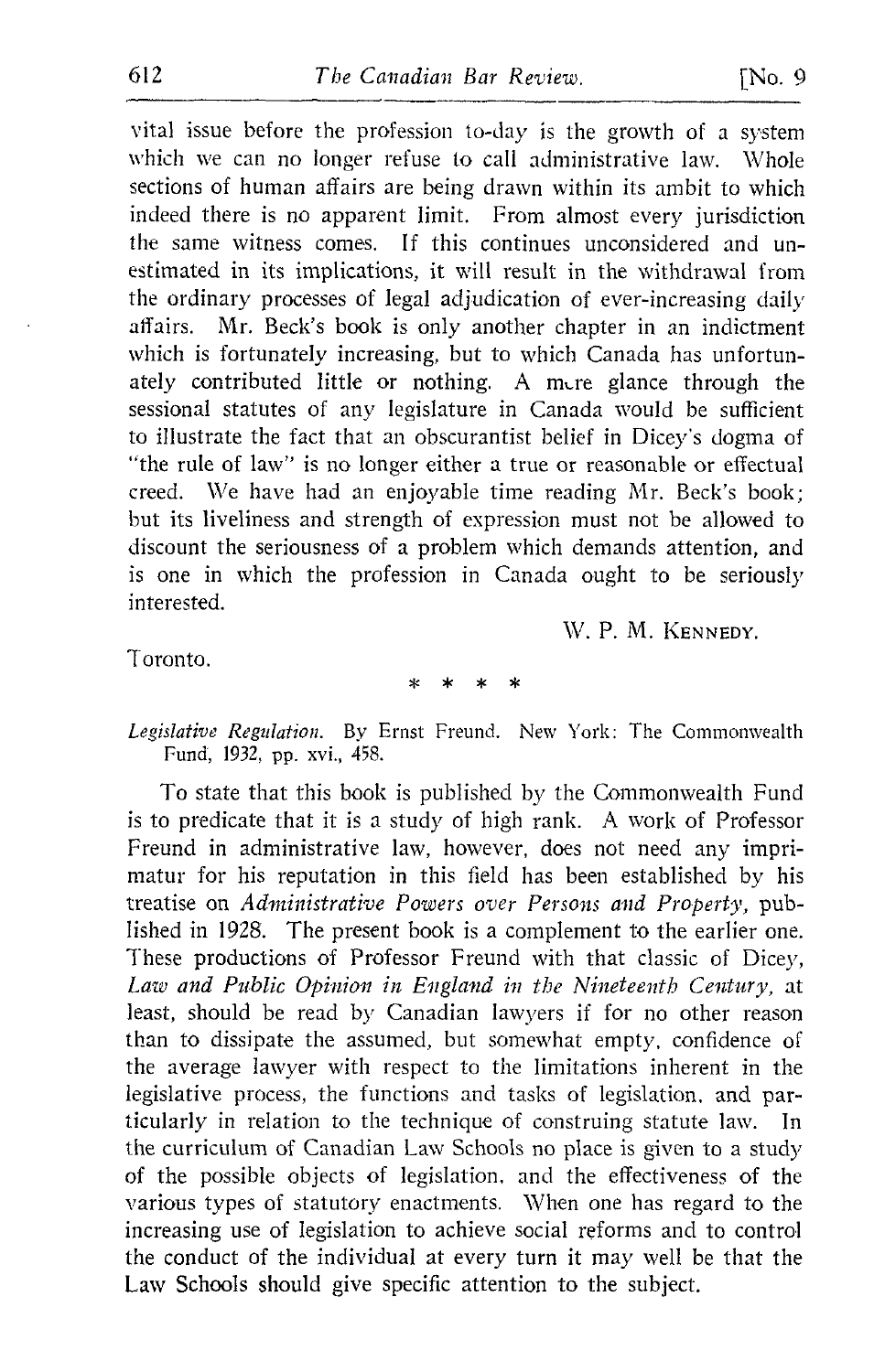The regulative, rather than the declaratory, function of legislation is the concern of the author in this book; the abstract and theoretical aspects of legislation are not directly discussed. It deals with the practical problems of phraseology and style, available forms and method, and the technical detail of penal and civil regulation. These factors are equally important in determining the success of legislation with a consideration of the theoretical basis of legislative action. The author's illustrative citation of statutes are drawn both from the United States and England.

In an excellent chapter on the types of special legislation the author remarks that legislation by reference has been very unfavourably commented upon by courts and text-writers, but he makes clear that the objection to, this type of legislation is to be found principally in the practice of, when legislating upon one subjectmatter, making applicable the provisions of a statute relating to another subject-matter. Referential legislation has the advantage of promoting uniformity and harmony to the extent of its operation. Care should, however, be taken in enacting legislation of this type to ensure that the reference should operate so as to follow variations of the incorporated statute by subsequent amendment. Otherwise, a static condition is produced which may reflect <sup>a</sup> superseded legislative policy.

The chapter on "Policies and Standards" is the most suggestive one in the book. The section on the level of standards should be carefully studied and considered by the professional social reformer. The author states that, "it can rarely, if ever, be the object of legislative policy to enforce standards equal to the best that are voluntarily observed . . . High grade action does not ordinarily result from fear of punishment." The author points a moral, which is true in Canada as in the United States, when he contrasts the stand ard of <sup>a</sup> statute and the standard of administration of it. A variance between the two spellls failure for the hopes of reformers who regard mere legislative action as a panacea for mal-adjustments in society.

The estimate of the work of the National Conference of Commissioners on Uniform State Laws should be interesting to Canadian readers as a basis of comparison with the endeavours of the Conference of Commissioners of Uniformity of Legislation in Canada. Forty-eight uniform statutes over a period of forty years have been drafted and recommended by the National Conference for adoption by the various states of the union. The Canadian Conference has in fifteen years recommended to provincial legislatures seventeen model statutes. When one examines the two lists of jurisdictions enacting the uniform acts prepared by the two bodies it appears that